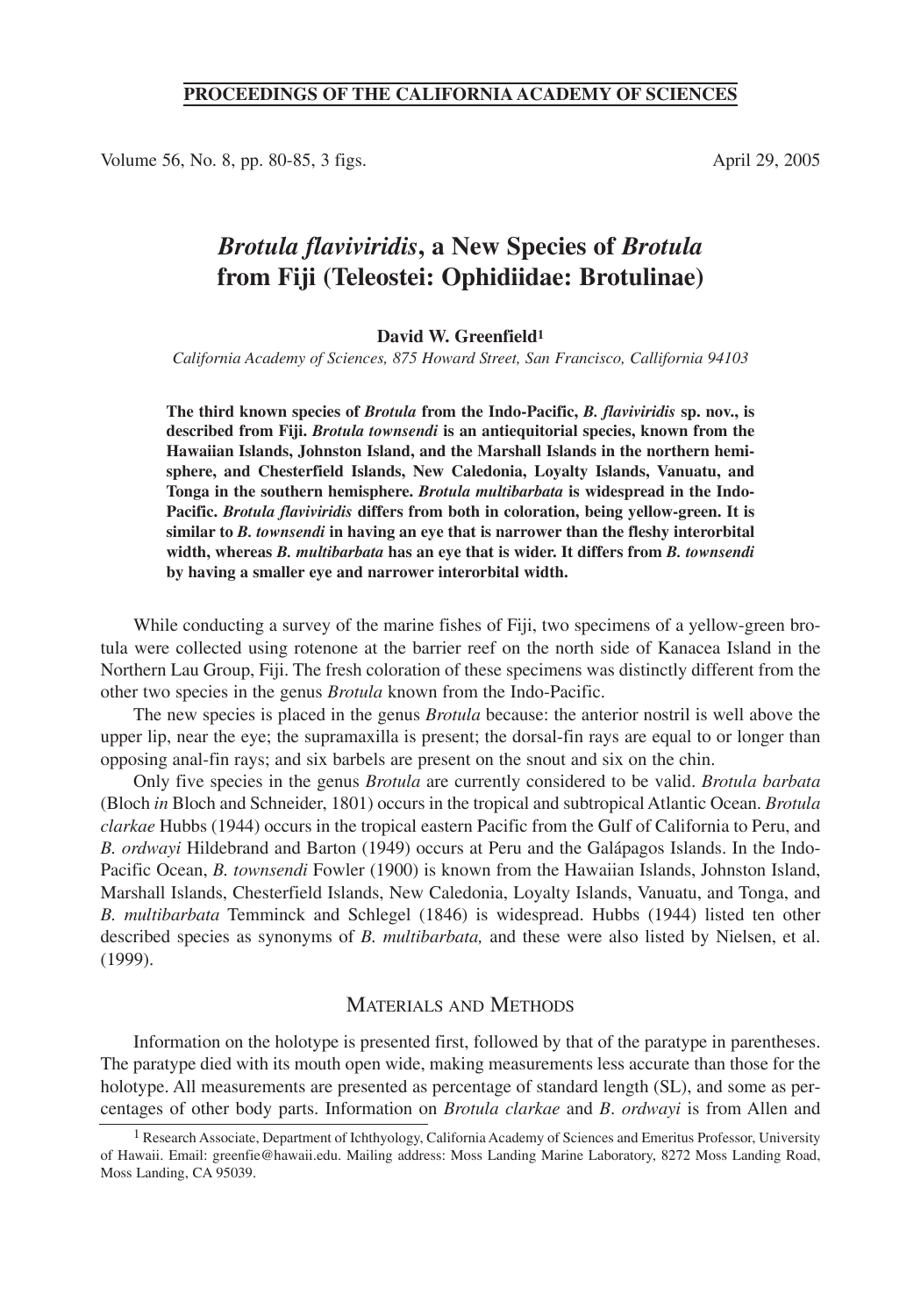Robertson (1994) and Hubbs (1944). Pectoral-fin ray counts were obtained by slitting the skin on the inside of the right pectoral fin. Other fin-ray counts and vertebral counts were obtained from radiographs. Methods of counting and measuring follow Nielsen et al. (1999), and the format of the description follows Cohen and Nielsen (1982).

#### SPECIES DESCRIPTION

#### *Brotula flaviviridis* **Greenfield, sp. nov.** (Figs. 1–3)

**MATERIAL EXAMINED**.— HOLOTYPE: CAS 221531, 125.0 SL, Fiji, Northern Lau Group, north side of Kanacea Island at copra plantation, 17°14.890′S, 179°08.475′W, isolated piece of barrier reef, sand and dead coral, 7–9.5 m, 5 January 2003, field number G03-15, rotenone, collected by D.W. Greenfield, K.R. Longenecker, and R.C. Langston. PARATYPE: CAS 221532, 151.0 SL, Fiji, Northern Lau Group, north side of Kanacea Island at copra plantation, 17°14.890′S, 179°08,475′W, overhang on barrier reef with sand at base, 12–14 m, 4 January 2003, field number G03-11, rotenone, collected by D.W. Greenfield, K.R. Longenecker, R.C. Langston, and Bio Koroi



FIGURE 1. Drawing of holotype (CAS 221531) of *Brotula flaviviridis*.



FIGURE 2. Fresh color of holotype (CAS 221531) of *Brotula flaviviridis*. Photo D.W. Greenfield.

Mataitini. ADDITIONAL MATERIAL EXAMINED: *Brotula townsendi*: Hawaiian Islands, Oahu-CAS 221533. Johnston Island-BPBM 33975 (2), BPBM 29609 (1), BPBM 34043 (1). Chesterfield Islands-BPBM 33794 (5). New Caledonia-BPBM 22550 (1). *Brotula multibarbata*: Hawaiian Islands, Oahu-CAS 78987 (5), CAS 78901 (2), CAS 210003 (4). Fiji-CAS 218868 (4), CAS 219394 (5), CAS 219404 (5), CAS 219405 (4).

**DIAGNOSIS.**— A species of *Brotula* that is yellow-green in coloration, with an eye that is narrower than the interorbital width, 98–103 dorsal-fin rays, 77–79 anal-fin rays, 24 pectoral-fin rays, 43–44 vertebrae, 2–3 developed gill rakers, a fleshy interorbital width of less than 4.5 percent SL, and an orbit diameter 3.5 percent SL or less.

**DESCRIPTION**.— Dorsal-fin rays 97 (103). Anal-fin rays 77 (79). Pectoral-fin rays 24 (24). Vertebrae  $12+32 = 44$  ( $11+32 = 43$ ). Total developed gill rakers 3 (2 one side, 3 other). Longitudinal scale series about 133. Predorsal length 26.6 (25.8). Preanal length 48.8 (48.3). Preventral length 14.2 (21.0). Body depth at vent 19.2 (21.5). Head length 22.3 (23.5). Eye diameter 3.2 (3.5). Snout length 4.6 (6.0). Fleshy-interorbital width 4.2 (3.8). Upper-jaw length 12.0 (13.8). Greatest maxillary width 9.7 (12.4). Pectoral-fin length 14.2 (13.8). Pectoral-fin peduncle width 6.6 (6.3). Ventral-fin length 20.3 (17.8).

Body deepest just before end of pectoral fin, tapering to tail, which is not greatly attenuate. Body scales relatively large for the genus, about 133 rows along the side of the body. Head covered with scales. Scales on belly forward to ventral fins. Scales present on pectoral-fin base and also out onto the dorsal and anal fins. Head compressed. Snout bluntly rounded, longer than orbit diameter. Upper lip terminal, extending slightly beyond lower jaw. Posterior nostril with raised rim, adjacent to anterior margin of eye. Anterior nostril immediately anterior to posterior nostril, with a raised rim and barbel on posterior margin. Two barbels at front of snout, one on each side of mid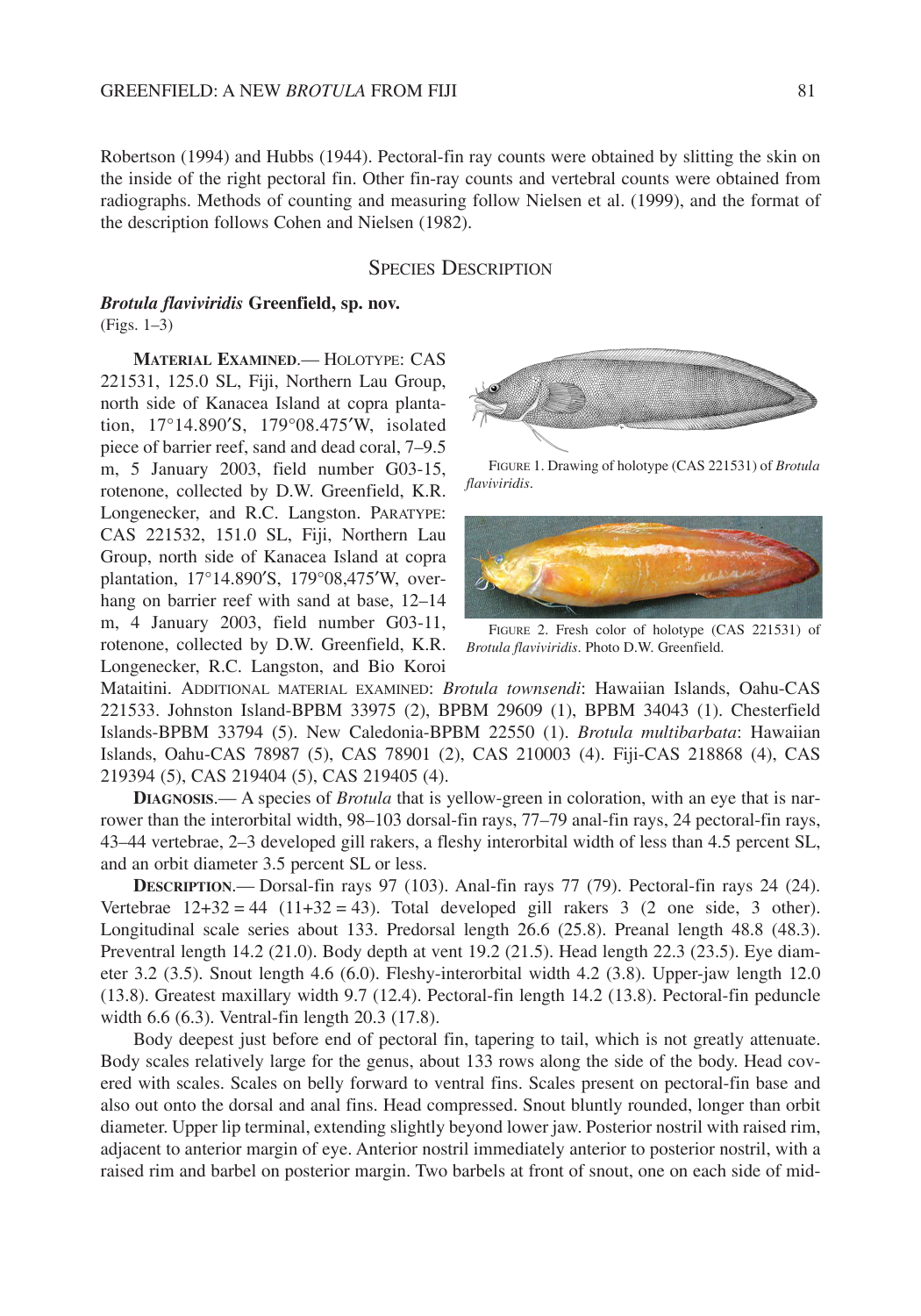dle of snout. Another barbel on each side of snout, about at level of ventral margin of eye, for a total of six barbels on snout. Maxilla notably expanded posteriorly, reaching about one pupil diameter past rear margin of orbit. A sheath of tissue on upper third of maxilla, with a notch at end exposing top end of maxilla. Underside of lower jaw with six barbels, three on each side. Two pores at symphasis and one adjacent to posterior side of anteriormost barbel. Teeth small and granular, some with fine points, on dentary, premaxilla, palatine, and vomer. Vomerine tooth patch rounded anteriorly and V-shaped.

First gill arch with four (five) short, stubby rakers on upper arm, a longer (developed) raker at angle, lower arm with two (one) longer and ten (14) short protuberances. Longest raker about onehalf eye diameter. Longest gill filament a little longer. Branchial cavity and palate pale.

Lateral line not obvious. Dorsal fin originating over end of pectoral-fin peduncle, at origin of pectoral-fin rays. Pectoral fin on a short, rounded, fleshy peduncle. Opercle with a strong spine hidden under skin which continues as a prominent flap of skin dorsal to pectoral-fin base. Ventral fins inserted well behind symphysis of cleithra, about under opercular spine. Lining of peritoneal cavity pale, with scattered, small, black spots. Stomach and intestine pale.

Color in alcohol: Background color cream, overlaid with gray-brown pigment on center of scales, leaving the scales outlined. Nape, snout, and front of jaws with greater concentration of gray-brown. Barbels and posterior ends of maxilla and premaxilla white. Ventral surface of head gray. Pectoral fins clear. Pelvic fins white. Bases of dorsal and anal fins gray where scales extend out onto them. Distal margin of anterior two-thirds of dorsal fin clear. Posterior third gray with black margin. Anal fin clear distally on anterior two-thirds of fin, posterior third like posterior part of dorsal fin. Caudal fin edged in black.

Color of fresh specimen: Background color yellow with a greenish tinge. Head yellow-green. Pupil of eye black, surrounded by yellow iris. Barbels on snout orange, barbels under chin white. Snout and tip of upper and lower jaws dusky. Anterior two-thirds of body primarily yellow-green, posterior third more dusky green. Belly yellow-white. Pectoral fin yellow. Anterior half of dorsal fin yellow with orange margin. Posterior half of dorsal fin reddish grading into black posteriorly as it merges with black caudal fin. Anal fin similar to posterior half of dorsal fin. Pelvic fins white.

**ETYMOLOGY**.— The specific epithet is a compound adjective, combining the Latin *flavus*, meaning golden-yellow, plus *viridis*, meaning green, alluding to the yellow-green color of the species.

**COMPARISONS**.— *Brotula flaviviridis* differs from all known valid Pacific Ocean species by its yellow-green coloration. It differs from the two eastern Pacific species, *B. clarkae* and *B. ordwayi*, by having fewer dorsal-fin rays, 97–103 versus 108–112 (*B. clarkae*) and 118–125 (*B. ordwayi*), and fewer anal-fin rays, 77–79 versus 78–89 (*B. clarkae*) and 86–94 (*B. ordwayi*). It also differs from *B. clarkae* in having 24 pectoral-fin rays verses 27–28. As pointed out by Hubbs (1944), "the distinction between the relatively large scales of the Indo-Pacific species and the small scales of the American ones, particularly of *B*. *clarkae*, was obvious at sight." *Brotula flaviviridis* differs from the Indo-Pacific species *B. multibarbata* by having an eye that is narrower than the interorbital width, verses one that is wider. It differs from the other Indo-Pacific species, *B. townsendi*, by having a smaller eye (3.5 % S.L. or less) and narrower interorbital width (3.8% S.L or less) (Fig. 3).

**DISCUSSION**.— Because one of the eleven species listed by Hubbs (1944) as a synonym of *B*. *multibartata*, *B. townsendi*, is valid, it was necessary to investigate the status of the other ten species because in many cases he worked only from the literature. Patrice Pruvost (MNHN) provided me with a photograph of the dried holotype (A.8468) of *Brotula burbonensis* Kaup (1858). It has a large eye that is typical of *B*. *multibarbata*, not the smaller eye of *B. flaviviridis*. The types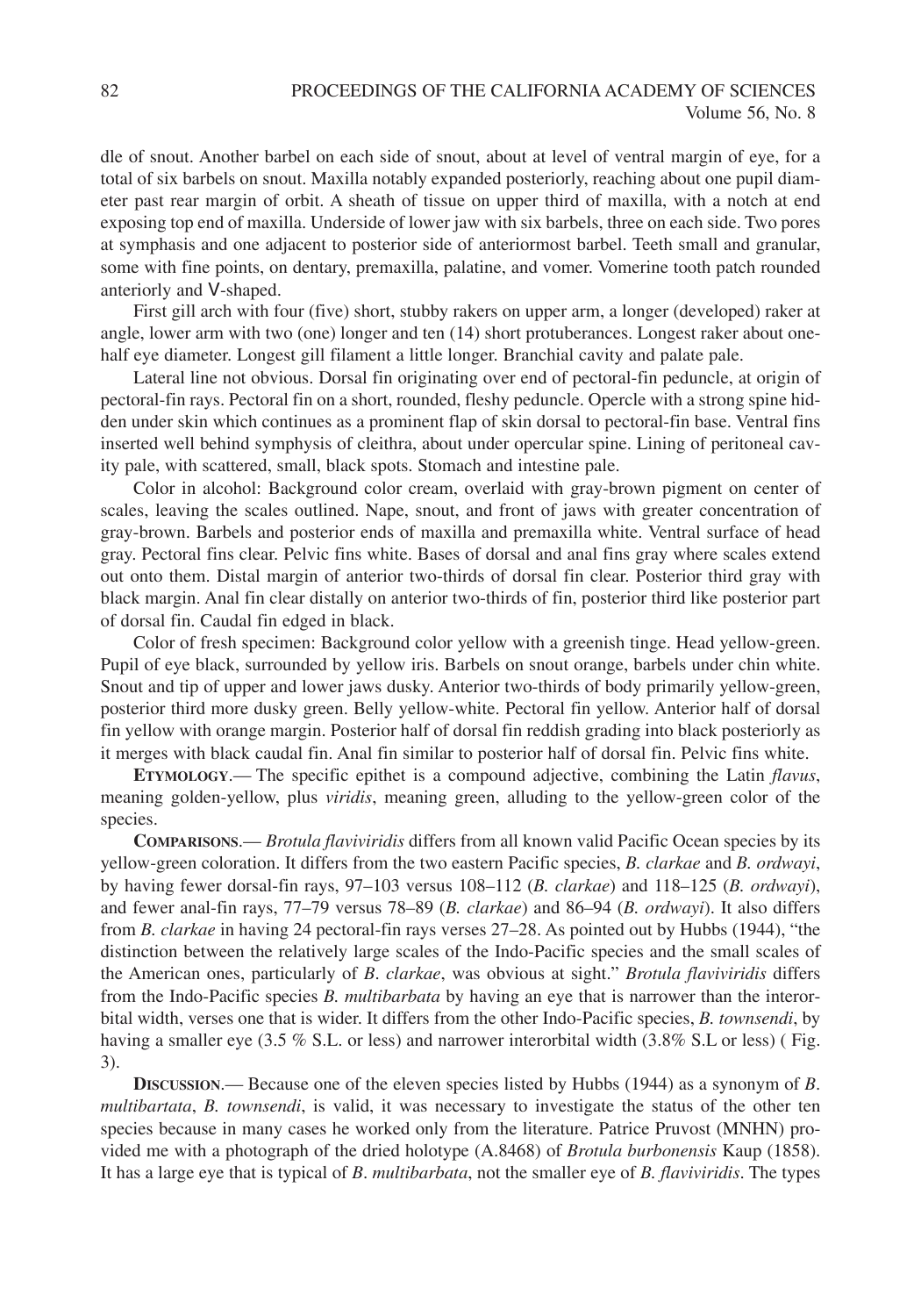of three species of Hubbs' synonyms are at the British Museum of Natural History: *B. ensiformis* Günther (1862) (stuffed syntypes) from Vanuatu, *B. jayakari* Günther (1909) (BMNH 1888.12.29.193) from Oman, and three syntypes of *B. mülleri* (corrected to *B. muelleri*) Günther (1909) (BMNH 1881.10.28.8 from Ponape, 1868.8.1.7 from Tahiti, and 1876.5.19.45 from Tahiti). In his description of *B*. *ensiformis*, Günther (1862) states "The width of the interorbital space is less than the horizontal diameter of the orbit," which clearly places it in *B. multibarbata*. Oliver Crimmen (BMNH) has kindly examined the types of these three species for me, and confirmed that



FIGURE 3. Interorbital diameter versus orbit diameter, both as percentage SL for *Brotula flaviviridis* (squares), and *B. townsendi* from Hawaiian Islands (triangle), Johnston Island (diamonds), New Caledonia (line), and Chesterfield Islands (circles).

*B. ensiformis*, and *B. jayakari* have the large eye typical of *B*. *multibarbata*. *Brotula muelleri* is represented by three syntypes and is a mixed type series, containing both large and small eyed species. In the original description, Günther stated that the width of the interorbital space is much smaller than the diameter of the eyes, which clearly places this species as a synonym of *B. multibarbata* as concluded by Hubbs (1944). To avoid further confusion, I am designating one of the syntypes, BM(NH)1876.5.19.45 from Tahiti, which has the large eye, as the lectotype of *B. muelleri*, and as such, it is a synonym of *B. multibarbata*. The other two syntypes, now paralectotypes of *B. muelleri*, have the small eye, typical of *B. townsendi* and *B. flaviviridis*.

*Brotula palmietensis* Smith (1935) (RUSI 299) from South Africa was listed as a synonym of *B. multibarbata* by Nielsen and Cohen (1986). *Brotula formosae* Jordan and Evermann (1902) (ZUMT 359) from Taiwan was listed as a synonym of *B. multibarbata* by Chen and Shao (1991). *Brotula japonica* Steindachner and Doderlein (1887) (NMW) from Japan was listed as a synonym of *B. multibarbata* by Lindberg and Krasyukova (1975) and also was not listed as a valid species in Nakabo (2002).

Two of the species were described from the Hawaiian Islands, *B. marginalis* Jenkins (1901) and *B. multicirrata* Vaillant and Sauvage (1875). Hubbs (1944) examined the type of *B. marginalis* at the USNM (49694) and found it to be *B. multibarbata* with a damaged tail. Both Fowler (1900) and Hubbs (1944) considered *B. multicirrata* to be a synonym of *B*. *multibarbata*. It was described as having eight rather than six barbels on the snout. Many individuals of *B. multibarbata* have been collected at the Hawaiian Islands and none have had eight barbels. Hubbs (1944) speculated that the nasal flap had been counted as a barbel. Considering that only two species of *Brotul*a are known from the well-collected Hawaiian Islands, and that *B. townsendi* is relatively rare, treating *B. multicirrata* as a synonym of *B. multibarbata* is justified.

Finally, *B. ferruginosus* (Tickell *in* Day, 1888) is not available (Eschmeyer 1998).

*Brotula flaviviridis* appears to be most similar to *B. townsendi*, which was previously known only from the Hawaiian Islands and Johnston Island but now is known to be antiequatorial. Randall (in press) lists its distribution as "Known from the Hawaiian Islands, Johnston Island, Marshall Islands, Tonga, Loyalty Islands, and Vanuatu." It is also known from the Chesterfield Islands and New Caledonia (this paper). *Brotula flaviviridis* shares the relatively small eyes with *B. townsendi*, and has similar counts. *Brotula townsendi* is an orange brown with a yellowish pectoral fin in fresh coloration. Two lots at the Bishop Museum from the South Pacific were identified as *B. townsendi*: BPBM 22550 from New Caledonia and BPBM 33794 from Chesterfield Islands in the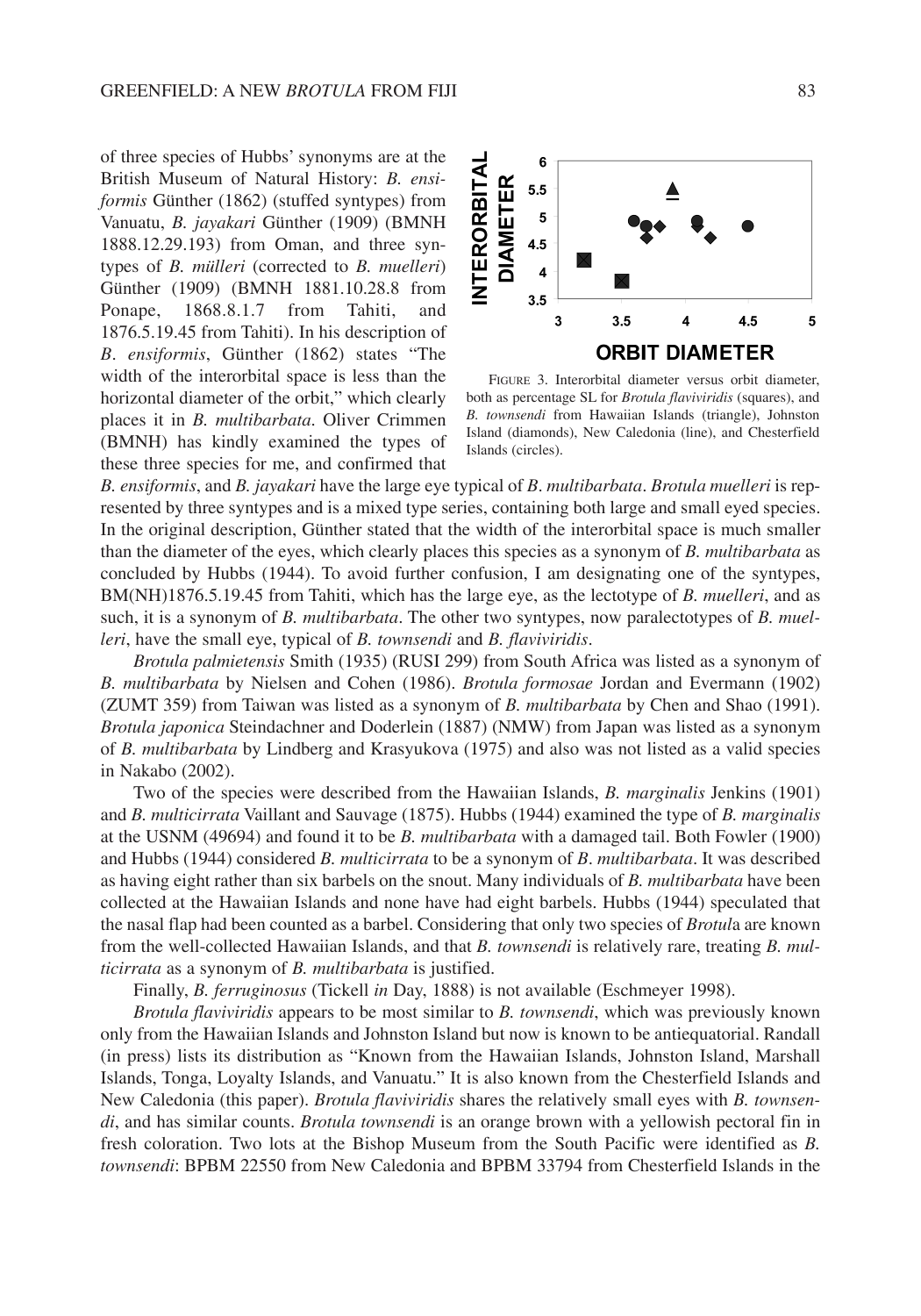Coral Sea. Examination of these specimens confirmed that they appear to be conspecific with *B. townsendi*, clustering together in Figure 3. *Brotula townsendi* thus joins a number of other species from the Hawaiian Islands that demonstrate an antitropical or antiequatorial distribution (Randall 1982). *Brotula flaviviridis* most likely was derived from these populations of *B. townsendi* to the southwest.

## ACKNOWLEDGMENTS

I would like to thank K.R. Longenecker, R.C. Langston, and Bio Koroi Mataitini for assistance in collecting specimens. I also thank Captain B. Vasconcellos and the crew of the *Moku Mokua Hine* for assistance in our work. I am grateful to J. Seeto, G.R. South, R.R. Thaman, and R.W. Tuxton of the University of the South Pacific, Fiji for facilitating our collections in Fiji. I also thank the Fijian Government and local village chiefs for permission to collect fishes. I thank Susan Monden for drawing the figure. Patrice Pruvost (MNHN) kindly photographed the holotype of *B. burbonensis* for me. Special thanks goes to Oliver Crimmen (BMNH) who examined the types of three species for me . W.N. Eschmeyer provided valuable guidance in nomenclatural matters. I also thank the staff at CAS for lending material and providing assistance: D. Catania, W.N. Eschmeyer, J. Fong, M. Hoang, and T. Iwamoto. This research was supported by National Science Foundation grants INT97-29666 and DEB0-1027545, and Sea Grant Project R/FM-6PD.

# LITERATURE CITED

- ALLEN, G.R. AND D.R. ROBERTSON. 1994. *Fishes of the tropical Eastern Pacific*. University of Hawaii Press, Honolulu, Hawaii, USA. 332 pp.
- BLOCH, M.E., AND J.G. SCHNEIDER. 1801. *Systema ichthyologiae iconobus ex illustratum*. Sanderiano Commissum, Berlin, Germany. 584 pp.
- CHEN, L.J., AND K.T. SHAO. 1991. Fishes of the families Ophidiidae and Bythitidae from Taiwan. *Bulletin of the Institute of Zoology, Academia Sinica* (*Taipei*) 30(1):9–18.
- COHEN, D.M., AND J.G. NIELSEN. 1982. *Spottobrotula amaculata*, a new ophidiid fish from the Philippines. *Copeia* 1982(3):479–500.
- ESCHMEYER, W.N., ed. 1998. *Catalog of Fishes*. Vol. I. California Academy of Sciences, San Francisco, California, USA. 958 pp.
- FOWLER, H.W. 1900. Contributions to the ichthyology of the tropical Pacific. *Proceedings of the Academy of Natural Sciences of Philadelphia* (1900):493–528.
- GÜNTHER, A. 1862. *Catalogue of the fishes in the British Museum*, 4. The Trustees of the British Museum, London, England, UK. 534 pp.
- GÜNTHER, A. 1909. Andrew Garrett's Fische der Südsee *Journal des Museum Godeffroy* 6:261–388.
- HILDEBRAND, S.F., AND O. BARTON. 1949. A collection of fishes from Talara, Peru. *Smithsonian Miscellaneous Collections* 111(10):1–36.
- HUBBS, C.L. 1944. Species of the circumtropical fish genus *Brotula*. *Copeia* 1944(3):162–178.
- JENKINS, O.P. 1901. Descriptions of fifteen new species of fishes from the Hawaiian Islands. *Bulletin of the United States Fish Commission* 19(1899):387–404.
- Jordan, D.S., and B.W. Evermann. 1902. Notes on a collection of fishes from the island of Formosa. *Proceedings of the United States National Museum* 25:315–368.
- KAUP, J.J. 1858. Übersich der familie Gadidae. *Archiv für Naturgeschichte* 24:85–93.
- LINDBERG, G.U., AND Z.J. KRASYUKOVA. 1975. *Fishes of the Sea of Japan and adjacent territories of the Okhotsk and Yellow Sea*. Part 4. Teleostomi. XXIX. Perciformes. 2. Blennioidei. 13. Gobioidei (CXLV. Fam. Anarhichthididae — CLXXV. Family Periophthalmidae). Akademiya Nauk, SSSR. 463 pp.
- NAKABO, T.(ed.). 2002. *Fishes of Japan with Pictorial Keys to the Species*, English edition. Vol. 1. Tokai University Press, Tokyo, Japan. 866 pp.